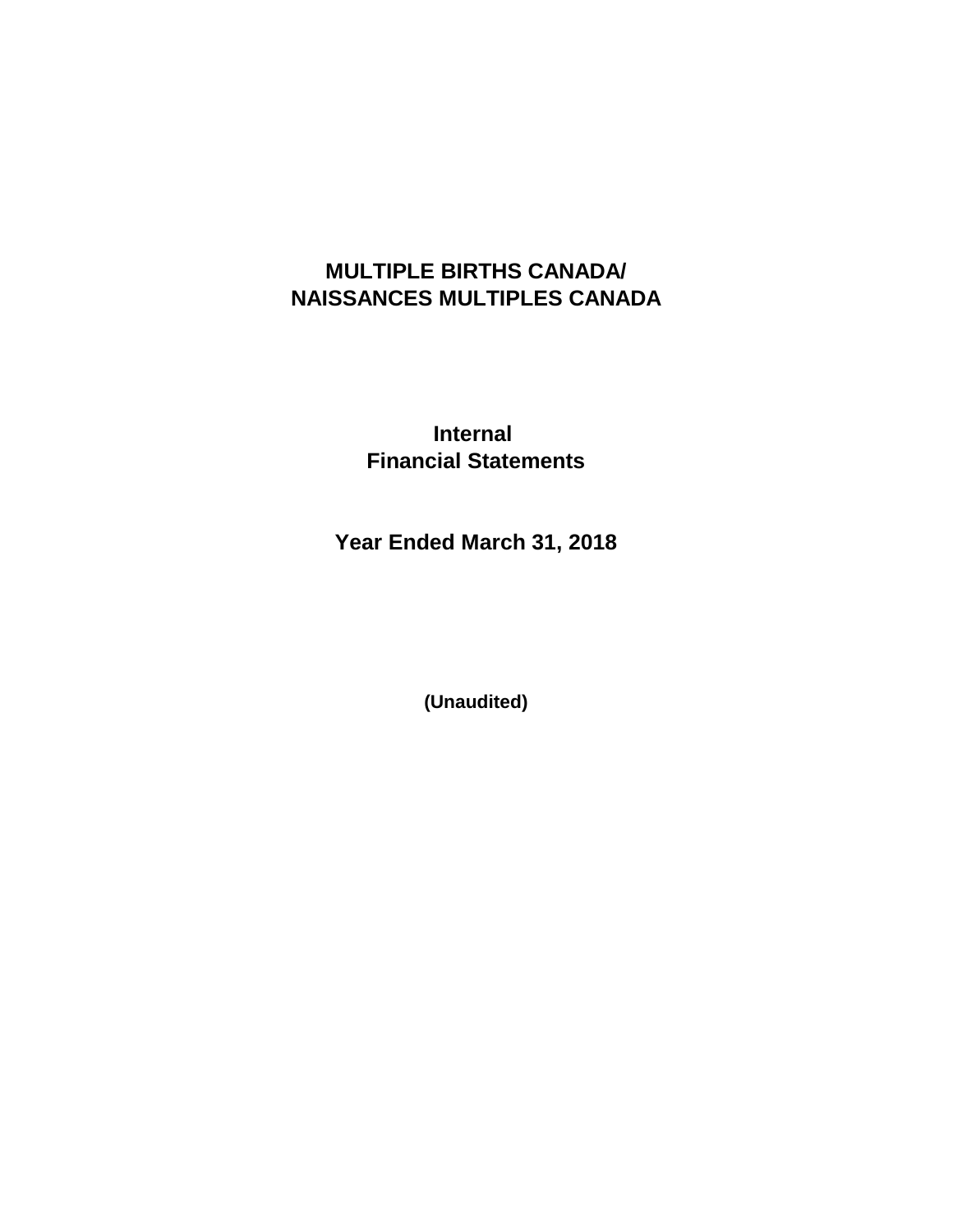## **Multiple Births Canada/Naissances multiples Canada (Incorporated under the Canada Corporations Act)**

### **Balance Sheet - March 31, 2018**

|                                                                                                              | 2018                           | 2017                          |  |
|--------------------------------------------------------------------------------------------------------------|--------------------------------|-------------------------------|--|
| <b>ASSETS</b>                                                                                                |                                |                               |  |
| <b>Current</b><br>Cash<br><b>Accounts Receivable</b><br><b>Prepaid Expenses</b><br><b>Computer Equipment</b> | \$<br>10,154<br>1,918<br>3,557 | \$<br>8,220<br>1,090<br>4,581 |  |
|                                                                                                              | 15,630<br>\$                   | \$<br>13,891                  |  |
| <b>LIABILITIES</b>                                                                                           |                                |                               |  |
| <b>Current</b><br>Accounts Payable and Accrued Liabilities<br><b>Deferred Revenue</b>                        | \$<br>361<br>٠                 | \$<br>1,076                   |  |
|                                                                                                              | 361                            | 1,076                         |  |
| <b>SURPLUS</b>                                                                                               | 15,269                         | 12,815                        |  |
|                                                                                                              | \$<br>15,630                   | \$<br>13,891                  |  |

*See accompanying notes*

Approved on behalf of the Board:

(Director)

(Director)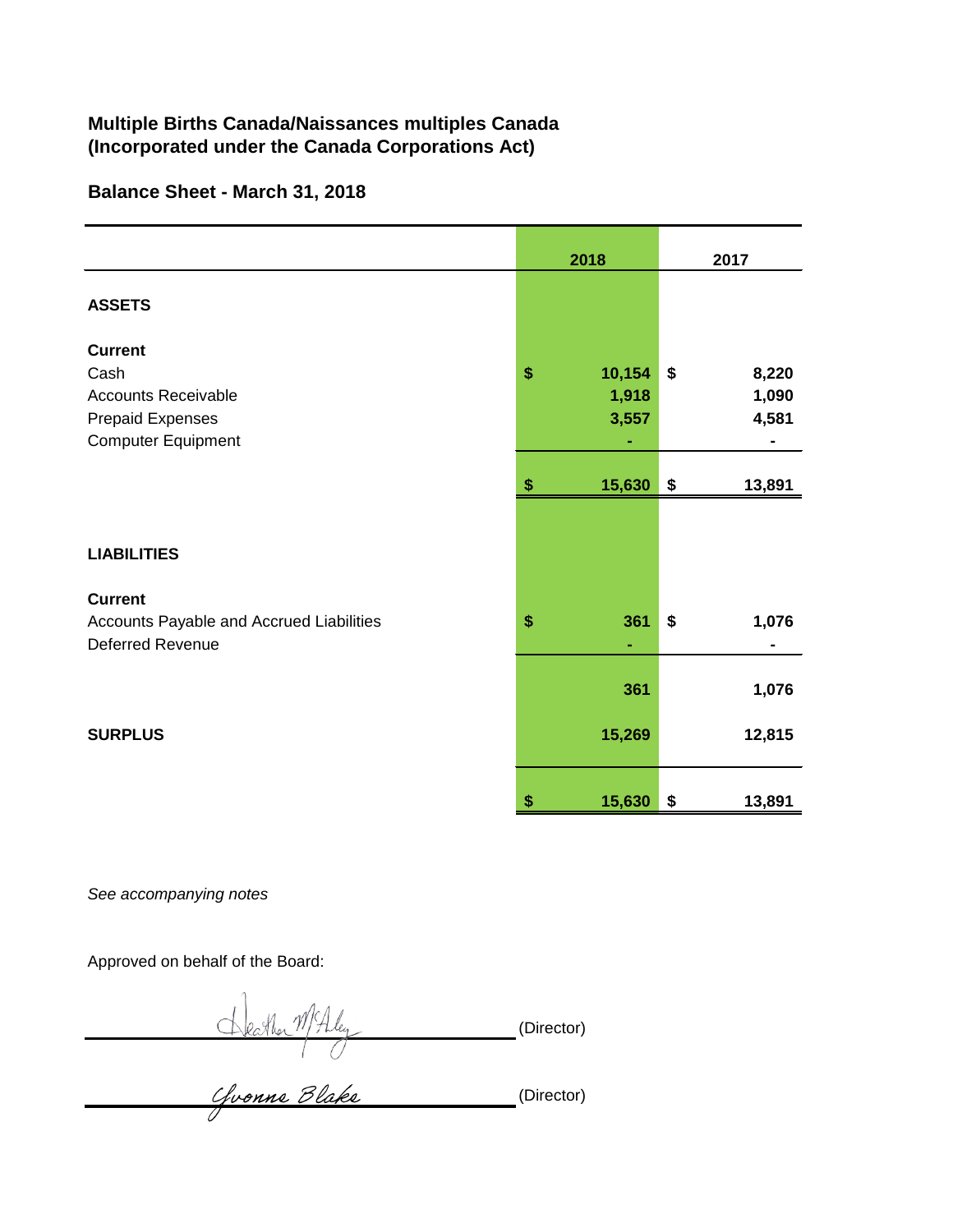# **Multiple Births Canada/Naissances multiples Canada Statement of Revenues and Expenses and Surplus**

# **Year Ended March 31, 2018**

|                                        | 2018 |                         |                           | 2017          |               |
|----------------------------------------|------|-------------------------|---------------------------|---------------|---------------|
|                                        |      | <b>Actual</b>           |                           | <b>Budget</b> | <b>Actual</b> |
|                                        |      |                         |                           |               |               |
| <b>REVENUES</b>                        |      |                         |                           |               |               |
| Memberships                            | \$   | 14,158                  | $\boldsymbol{\mathsf{S}}$ | 18,500        | \$<br>18,825  |
| Subscriptions                          |      |                         |                           |               |               |
| Conference Income                      |      | 9,739                   |                           |               | 55            |
| Sponsorships and Grants                |      |                         |                           |               |               |
| Donations/In-kind Donations            |      | 7,730                   |                           | 9,500         | 9,694         |
| Advertising                            |      | 240                     |                           | 250           | 290           |
| <b>GST Rebate</b>                      |      |                         |                           | 350           |               |
| <b>Commission and Affiliate Income</b> |      | 110                     |                           | 150           | 165           |
| <b>Publications and Resources</b>      |      | $\overline{\mathbf{2}}$ |                           |               | 71            |
|                                        | \$   | 31,979                  | \$                        | 28,750        | \$<br>29,100  |
|                                        |      |                         |                           |               |               |
| <b>EXPENSES</b>                        |      |                         |                           |               |               |
| <b>Board of directors</b>              |      |                         |                           |               |               |
| <b>Interim Meetings</b>                | \$   | 640                     | $\boldsymbol{\mathsf{S}}$ | 650           | \$<br>824     |
| <b>Conference Expense</b>              |      | 2,848                   |                           | 3,300         | 3,127         |
| <b>Expenses</b>                        |      |                         |                           |               |               |
| <b>Business office</b>                 |      |                         |                           |               |               |
| Honorarium - Office                    |      | 10,925                  |                           | 13,800        | 12,000        |
| Honorarium - Bookkeeper                |      |                         |                           |               | 1,000         |
| <b>Office Manager Travel</b>           |      | 53                      |                           | 500           |               |
| <b>Facilities</b>                      |      | 700                     |                           | 500           | 538           |
| Telephone and Internet                 |      | 411                     |                           | 500           | 493           |
| Postage                                |      | 168                     |                           | 100           |               |
| <b>Supplies</b>                        |      | 136                     |                           | 250           | 234           |
| HST / GST Expense                      |      | 633                     |                           | 150           | 182           |
| <b>Charitable Status</b>               |      | 20                      |                           | 50            | 20            |

**Cont. /**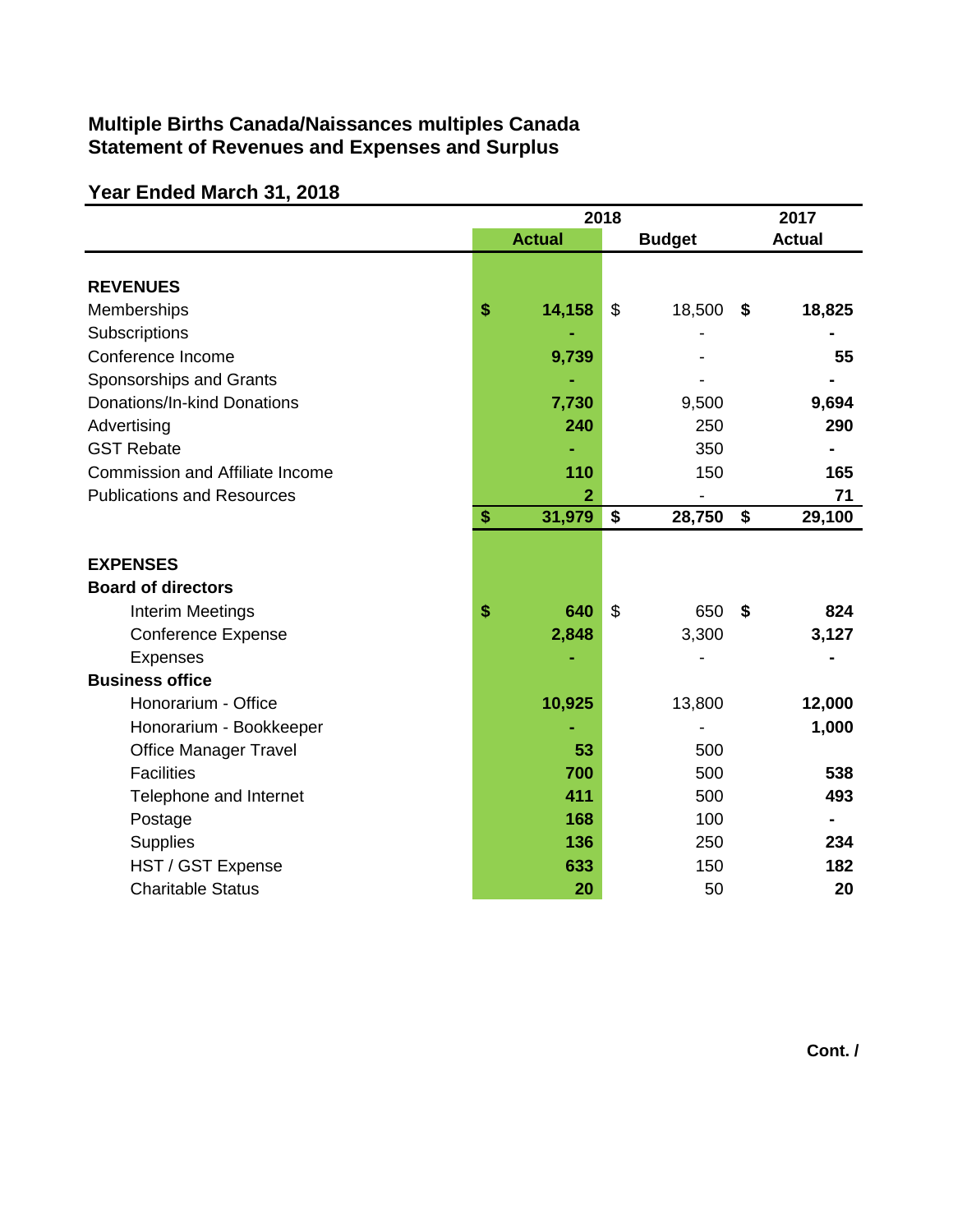## **Multiple Births Canada/Naissances multiples Canada Statement of Revenues and Expenses and Surplus**

# **Year Ended March 31, 2017**

|                                                                   | 2018          | 2017          |               |
|-------------------------------------------------------------------|---------------|---------------|---------------|
|                                                                   | <b>Actual</b> | <b>Budget</b> | <b>Actual</b> |
|                                                                   |               |               |               |
| <b>EXPENSES continued</b>                                         |               |               |               |
| Advertising                                                       |               |               |               |
| Conference/Retreat                                                | 9,053         |               | 109           |
| Grant                                                             |               |               | 500           |
| <b>Multiple Moments</b>                                           |               |               |               |
| <b>Electronic Communications</b>                                  | 325           | 300           | 277           |
| Project Expense (Board training)                                  | 2,099         | 3,000         |               |
| Publications                                                      |               |               |               |
| Insurance                                                         | 1,179         | 1,250         | 1,237         |
| Miscellaneous                                                     |               | 250           |               |
| Dues and Memberships                                              | 50            | 150           | 150           |
| <b>Service Charges</b>                                            | 237           | 200           | 125           |
| Depreciation                                                      |               |               | 11            |
| Website                                                           | 50            |               |               |
|                                                                   | 29,526        | 24,950        | 20,827        |
|                                                                   |               |               |               |
| <b>EXCESS OF REVENUE OVER EXPENSES</b><br>(EXPENSES OVER REVENUE) | \$<br>2,453   |               | \$<br>8,273   |
| SURPLUS, BEGINNING OF YEAR                                        | 12,815        |               | 4,542         |
| <b>SURPLUS, END OF YEAR</b>                                       | 15,268        |               | 12,815        |